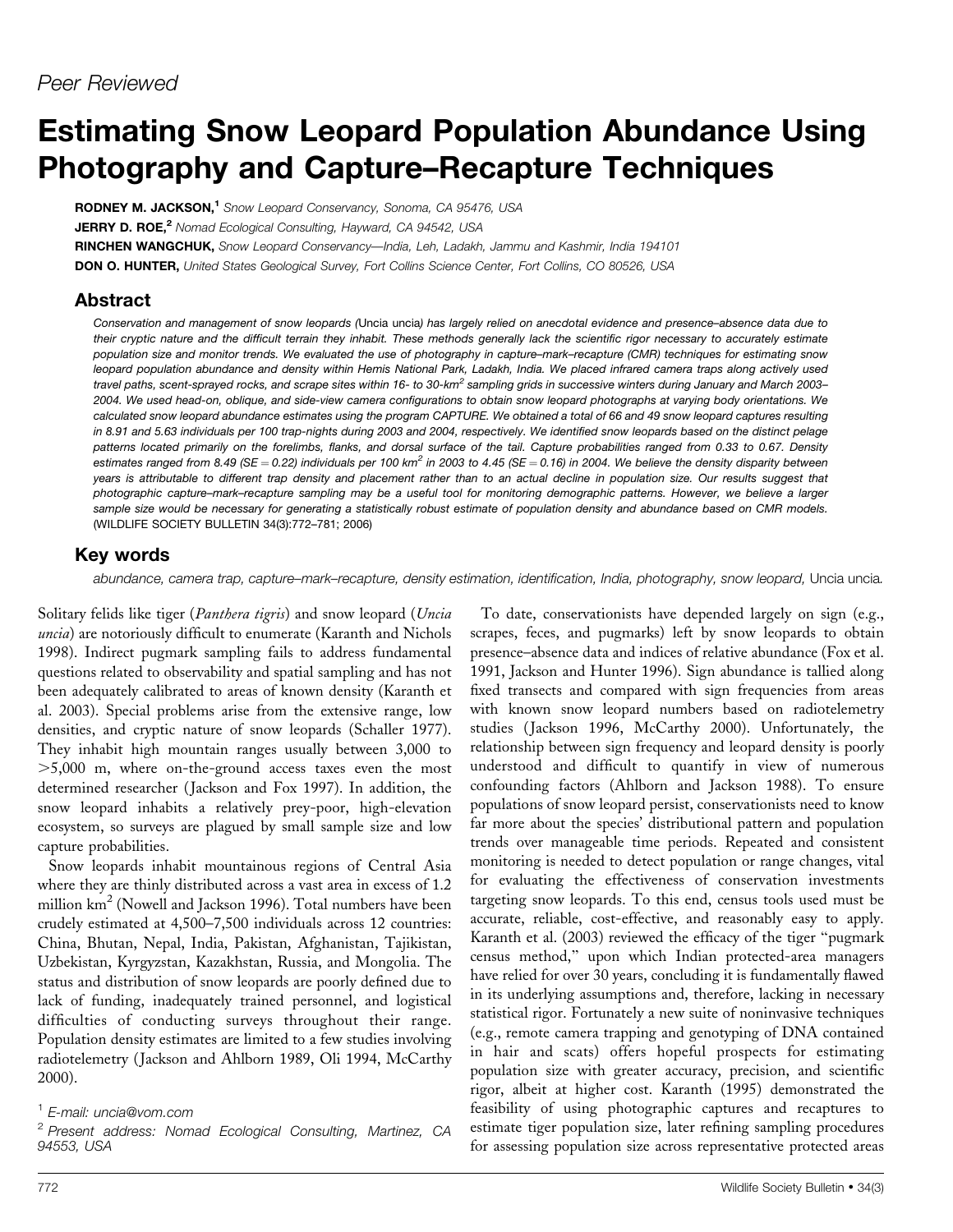

Figure 1. Location of core study area within Hemis National Park, Ladakh, India, showing camera-trap layout for 2003 and 2004 snow leopard censuses.

in India (Karanth and Nichols 1998). We adapted their techniques to estimate abundance of snow leopards in India's Hemis National Park (HNP). Our objectives were to develop a standardized field method and sampling strategy for applying capture–mark–recapture (CMR) closed population models to snow leopards using remotely triggered camera traps, estimate snow leopard density over 2 consecutive (winter) seasons, develop a camera-trapping protocol that could be applied in other parts of snow leopard range within high- and low-density areas to better estimate total numbers, and develop a snow leopard identification protocol based on their distinct pelage patterns. We selected HNP because of its frequent snow leopard sightings, low incidence of poaching, relatively stable ungulate prey populations, and the presence of well-defined travel corridors used by resident and transient snow leopards along which remotely triggered camera traps could be expediently placed for achieving consistent capture probabilities.

# Study Area

Established in 1981, HNP covers some  $3,350 \text{ km}^2$  in the Trans-Himalayan Range of Ladakh in northwestern India (Fig. 1). Besides offering prime habitat for snow leopards, HNP harbors 4 species of wild sheep and goats, including Ladakh urial (Ovis orientalis vignei), common blue sheep (or bharal; Pseudois nayaur), and small populations of Tibetan argali (Ovis ammon hodgsoni) and ibex (Capra ibex sibirica). Other carnivore species include Tibetan wolf (Canis lupus laniger), dhole (Cuon alpinus), red fox (Vulpes  $\omega$ ulpes), and Eurasian lynx (Lynx lynx). Tibetan wooly hare (Lepus oiostolus), pika (Ochotona roylei), and Himalayan marmot (Marmota bobak) provide an alternative prey base for snow leopards within HNP, along with game birds such as snow cock (*Tetraogallus* sp.) and chukar partridge (Alectoris chukar).

The park occupies much of the catchment of the lower Zanskar River, from its confluence with the Markha River to its junction with the Indus River. The study was concentrated in the Rumbak drainage, which was the focus of previous predator–prey studies, and consisted of rolling terrain interspersed with deep narrow valleys (nullahs) and well-broken, boulder-strewn slopes between 3,200 and  $>6,000$  m in elevation. Vegetation was sparse, reflecting the high dry desert conditions with cool to warm summers and cold winters (Fox and Nurbu 1990). Vegetation was predominantly dry alpine steppe consisting of widely spaced shrubs or subshrubs, including peashrub (Caragana spp.), wormwood (Artemisia spp.), woundwort (Stachys spp.), and ephedra (Ephedra gerardiana), with buckthorn (Hippophae salicifolia), willow (Salix spp.), wild rose (Rosa webbiana), myricaria (Myricaria elegans), poplar (Populus spp.), and birch trees (Betula spp.) along river courses. The meadows in valley bottoms were dominated by sedges Carex spp. and Kobresia spp. Plant cover generally was  $\langle 15\% \rangle$ .

# Methods

Prior to the field study, we compared passive (PIR) and active infrared (AIR) detection systems in 2001 and 2002 to determine which system and camera placement achieved the highest capture rates. We placed CamTrakker<sup>™</sup> (PIR; CamTrak South Inc., Watkinsville, Georgia) and TrailMaster<sup>™</sup> 1500 or 1550 (AIR; Goodson and Associates, Lenexa, Kansas), and a modified homemade camera trap (AIR) based on the design described by York et al. (2001), side by side at randomly chosen trapping sites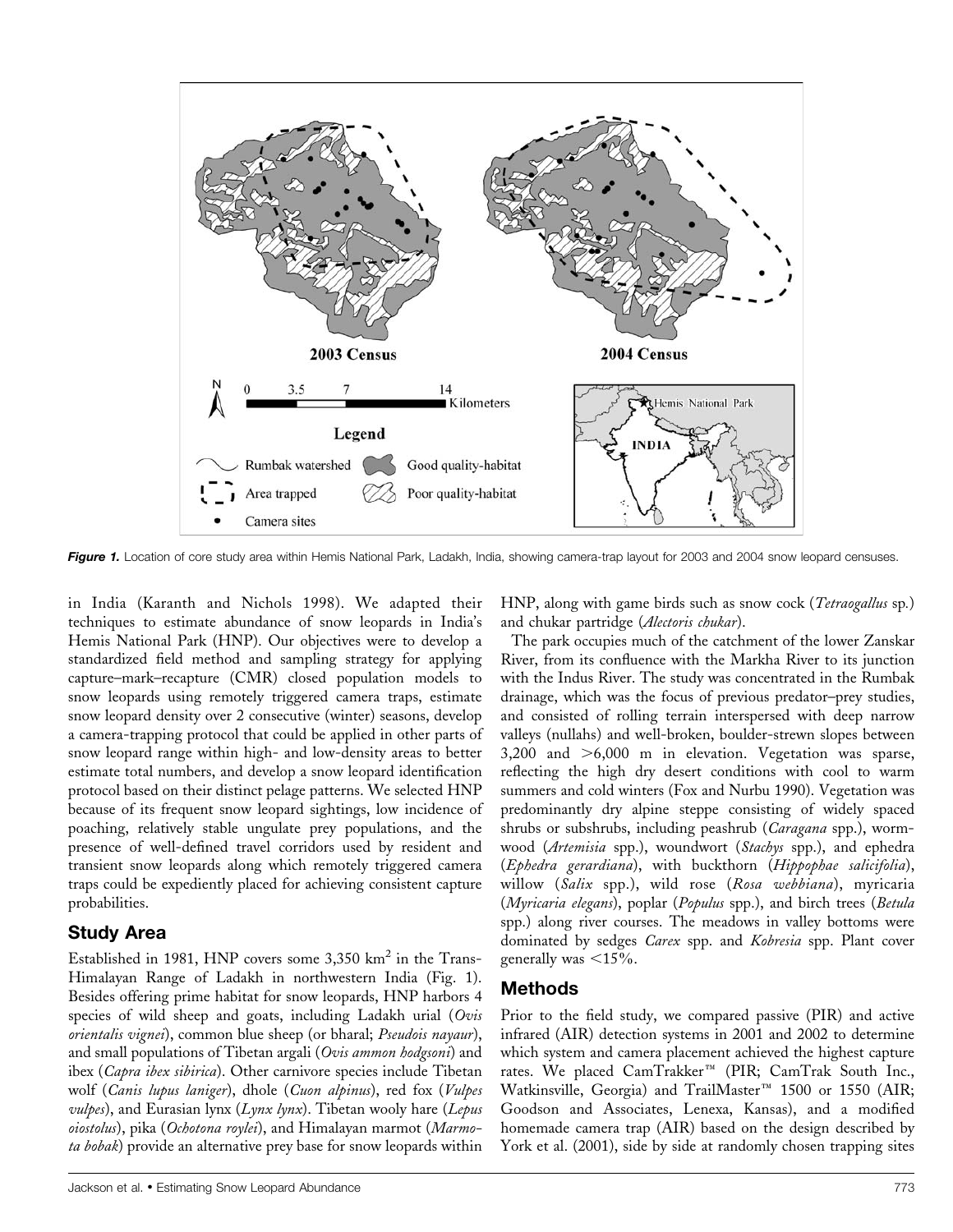

Figure 2. Example of identification of 2 separate snow leopard individuals based on pelage pattern, Hemis National Park (HNP), Ladakh, India. (a, b, c) HNP-1 and (d, e) HNP-3. Solid lines indicate the primary features and the dashed lines indicate the secondary features. Photos a, b, and c indicate the number of secondary features varies with body posture. Spotting patterns can be lifted from the photograph using Adobe Photoshop<sup>TM</sup> (Adobe Systems, San Jose, California) to assist in individual identification.

to compare the effectiveness of obtaining photos of snow leopards with the least amount of false triggering. We concluded that the TrailMaster 1550 system performed best under the harsh Himalayan environment because of the extended battery life at cold temperature  $(>= 3$  months) and the ability to set multiple sampling times, link several cameras to a single infrared trigger, and adjust the trigger sensitivity. Consequently, we used Trail-Master 1550s for formal censusing. However, their high cost  $(>\$800$  for a single camera trap with 2 cameras), steep learning curve, and occasional false triggering due to heavy rain, snow accumulation, and solar interference were disadvantageous and may be prohibitive for large-scale studies or deployment by insufficiently trained personnel.

Snow leopard travel routes are indicated by the presence and abundance of fresh pugmarks, scrapes, scats, and scent-sprays (Ahlborn and Jackson 1988). We placed camera traps at sites showing high visitation rates, notably narrow ridgelines and valley bottoms at or immediately adjacent to frequently scent-sprayed rocks and scrape sites, or where movement was physically constrained by topography, boulders, and vegetation. Cameratrap density was approximately 2 stations per  $16-30$  km<sup>2</sup>, the estimated minimum home range of an adult female (Jackson 1996), with the area sampled in 2004 nearly twice that surveyed in 2003 (Fig. 1). We deployed 11–18 TrailMaster 1550 monitors, each with 2 Canon<sup>™</sup> (Tokyo, Japan) SureShot A-1 35-mm cameras, which were positioned 2–3 m from the infrared beam and synchronized by the TrailMaster Multi-Camera Trigger II. In 2003 the cameras faced directly up or down anticipated travel paths in an effort to obtain close-up photographs of the face for quick identification (Blomqvist and Nyström 1980). Due to the difficulty in obtaining detailed images of the face, we later oriented cameras at either  $45^{\circ}$  or  $90^{\circ}$  angles from the snow leopard's anticipated travel path to capture simultaneous photographs of either side of the snow leopard's body, which like other spotted cats has asymmetric pelage patterning. However, placement was often dictated by site-specific conditions and obstacles such as rocks or vegetation. We concealed cameras and infrared sensors within rock cairns and covered them to protect against snow and rain. We used a sensor height of 35–40 cm and a P value of 5 (i.e., the sensitivity setting or the time the infrared beam must be broken in order for an event to be triggered). We did not use baits or lures, nor did we move the cameras over the course of the survey due to the labor-intensive nature of sampling the study area. We checked the camera stations every 2–10 days or immediately following sustained snowfall to prevent accumulated snow from blocking sensors and disabling the cameras. We conducted sampling for a period of 65 days between 21 January 2003 through 25 March 2003 and for 70 days between 15 January 2004 through 24 March 2004. We recorded the number of events and frames exposed along with fresh snow leopard sign during each visit. We numbered all film rolls and carefully linked them with each site and monitoring interval.

#### Analytical Methods

We identified individual snow leopards based on their distinct pelage patterns (Figs. 2, 3). We examined each photograph for clarity, subject orientation, and framing to locate unique markings useful for identification based on guidelines modified from Heilbrun et al. (2003):

- 1. A photograph was considered an initial capture only if it could not be positively matched with a previously photographed individual.
- 2. A recapture need not have been a photograph of the entire animal, but one that could be positively matched to a previously identified individual.
- 3. A poor photograph or one that could not be classified as an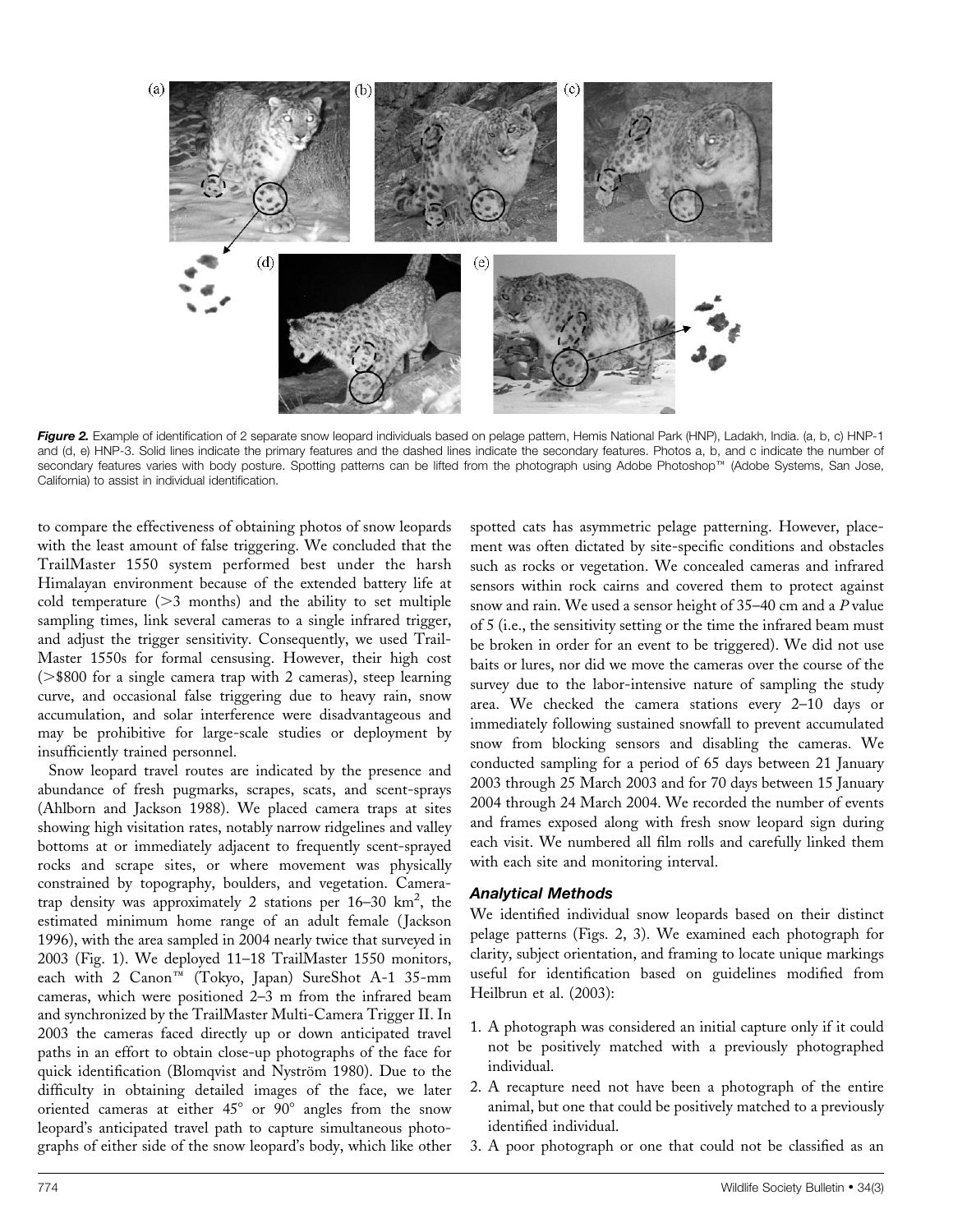

Figure 3. Examples of pelage pattern variations on the dorsal surface of the tail of snow leopards, Hemis National Park (HNP), Ladakh, India. (a) HNP-1, (b) HNP-5, and (c) HNP-7.

initial or recaptured individual was classified as a noncapture (Heilbrun et al. 2003).

- 4. Areas used for identification consisted of uniquely shaped rosettes or spots, or groupings thereof, and their spatial arrangement on the forelimbs, flanks, and dorsal surface of the tail.
- 5. Distinct areas used for identification were classified as either primary or secondary features. A single primary feature was designated for each photograph and was defined as the most distinct and clearly visible group of markings or individual mark useful for identification. All other useful markings were classified as secondary features.
- 6. A positive identification was made by comparing the primary feature and at least 1 secondary feature to determine if the animal was an initial capture or recapture.
- 7. Identification of 1 different feature was considered sufficient to determine that 2 photographs depicted different individuals (Heilbrun et al. 2003:750).

We estimated snow leopard abundance using the software program CAPTURE (Rexstad and Burnham 1991), following procedures described by Otis et al. (1978), White et al. (1982), and Karanth and Nichols (1998). Program CAPTURE tests 7 models, which differ in their assumed sources of variation in capture probability. The simplest, known as the Null Model, assumes no variation between individuals or over time. More complicated models are the heterogeneity model (in which individuals differ due to sex, age, activity, ranging patterns, etc.); the time variation model (with capture probabilities changing over time); the behavior model resulting from differing responses to photographic capture and recapture (e.g., trap-happy or trap-shy animals); and 3 combinations of these models (time and behavior; behavior and heterogeneity; time, behavior, and heterogeneity). The program identifies which model best fits the data set in question and then generates capture statistics for all adequately fitted models, along with computing a test statistic for evaluating the likelihood of population closure. Because this test is not considered statistically robust, we employed the closure test (CloseTest program) provided by Stanley and Burnham (1999) for time-specific data that, in principle, tests the null hypothesis of closed-population time model against the open-population Jolly– Seber model as a specific alternative. The test is most sensitive to permanent emigration and least sensitive to temporary emigration and is of intermediate sensitivity to permanent or temporary immigration. We used 7- and 5-day sampling occasions because these generated sufficient captures, maximized the number of sampling occasions without violating population closure assumptions, and fit the recommendations of capture probabilities  $\geq$ 0.10 (and preferably  ${\geq}0.20$ ) with a sample of  ${\geq}5$  occasions (Otis et al. 1978). The area sampled was defined by an outer buffer strip equal to the one-half of the mean maximum distance snow leopards traveled between camera-trap stations (Karanth and Nichols 2002). The Snow Leopard Conservancy ( Jackson et al. 2005) prepared a detailed handbook for surveying snow leopard populations, available for download (<http://www. snowleopardconservancy.org/handbook.htm>).

## Results

#### Capture Success

In 2003 and 2004 we recorded 66 and 49 captures of snow leopards, representing capture successes of 8.91 and 5.63 individuals/100 trap-nights for these 2 years (Table 1). This equals 1 snow leopard capture for every 11.2 and 17.7 nights of trapping, respectively. Falsely triggered images comprised 63% and 75% of all images in 2003 and 2004, mostly caused by snowfall and errant infrared light, which is most prevalent above 3,500 m in elevation. Domestic stock (primarily sheep and goats) represented 10.3% and 13.7% of nontarget species captured over the 2 years, whereas canids (mostly red fox and wolves) and birds were responsible for most of the remaining nontarget captures  $(2003 = 5.4\%; 2004 = 2.5\%)$ . We tallied 112 images of snow

Table 1. Camera-trapping effort and captures of snow leopards in Hemis National Park, India, 2003-2004.

|              |                                |          |            |             |                                                                                                    |            | <b>Snow leopards</b> |                        |                    |
|--------------|--------------------------------|----------|------------|-------------|----------------------------------------------------------------------------------------------------|------------|----------------------|------------------------|--------------------|
| Year         |                                |          |            |             | Sampling period Trap stations Trap-nights <sup>a</sup> Total photos Nontarget species False images |            |                      | <b>Photos Captures</b> | <b>Individuals</b> |
| 2003<br>2004 | 21 Jan-25 Mar<br>15 Jan-24 Mar | 18<br>19 | 741<br>871 | 465<br>.014 | 86<br>174                                                                                          | 278<br>758 | 112<br>82            | 66<br>49               |                    |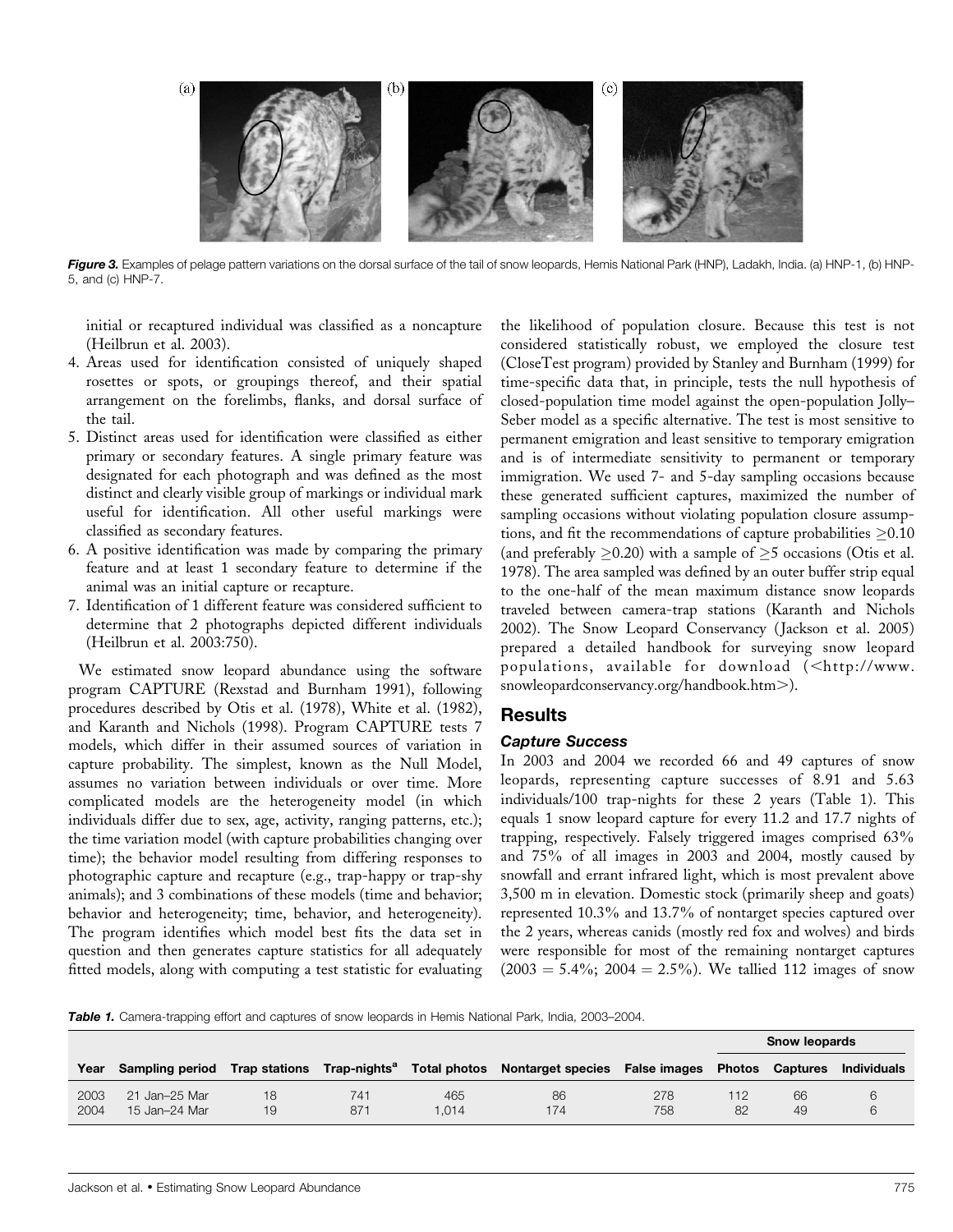| <b>Table 2.</b> Proportion of body parts visible in camera-trap photographs of snow |  |
|-------------------------------------------------------------------------------------|--|
| leopards taken in Hemis National Park, India, 2003–2004.                            |  |

|                                            | $%$ sample                   |      |
|--------------------------------------------|------------------------------|------|
| <b>Body position</b>                       | 2003 (n = 112) 2004 (n = 82) |      |
| Facial angle                               |                              |      |
| Not visible or pose not known              | 19.8                         | 35.8 |
| Sideways to camera (approx. 90°)           | 9.0                          | 22.6 |
| Looking away from camera $(>90^\circ)$     | 34.2                         | 17.0 |
| Looking toward camera $(<$ 45 $^{\circ}$ ) | 36.9                         | 24.5 |
| Extent of torso visible                    |                              |      |
| Not visible                                | 24.3                         | 11.3 |
| Fully visible                              | 9.9                          | 35.8 |
| Approx. 0.75                               | 26.1                         | 24.5 |
| Approx. 0.50                               | 21.6                         | 9.4  |
| Less than $0.25$                           | 18.0                         | 18.9 |
| Number of limbs (fore or hind) visible     |                              |      |
| <b>None</b>                                | 8.2                          | 18.9 |
| $\mathbf{1}$                               | 9.1                          | 15.1 |
| 2                                          | 29.1                         | 26.4 |
| 3                                          | 43.6                         | 30.2 |
| All 4 limbs                                | 10.0                         | 9.4  |
| Extent of tail visible                     |                              |      |
| Not visible                                | 20.7                         | 15.1 |
| Completely visible (dorsal surface)        | 37.8                         | 3.8  |
| Mostly visible                             | 12.6                         | 39.6 |
| Approx. 0.50                               | 10.8                         | 26.4 |
| Only slightly visible                      | 18.0                         | 15.1 |

leopards in 2003, compared with 82 images in 2004. This difference is attributed to the fact that we placed more trap stations within marginal habitat in 2004 and deployed 37 cameras versus the 27 used in 2003. It required 58 days to detect all individuals in 2003, compared with 11 days in 2004. However, we detected 67% of all animals tallied in 2003 within the first 14 days of trapping.

#### Identification of Snow Leopard Photos

In 2003 cameras were set to photograph snow leopards directly approaching or departing trap sites to primarily document facial features and dorsal tail patterning. Consequently, most snow leopards were photographed looking toward (36.9%) or away from the camera (34.2%; Table 2), which resulted in 26.1% of all images with three-quarters of the animal's torso showing but only 9.9% showing the full torso. In 43.6% of photographs, 3 legs were evident, whereas the dorsal surface of the tail was completely visible in 37.8% of the samples. In 2004 we set one camera to obtain a  $45^\circ$  view and the other a  $90^\circ$  or side view of the passing animal. Consequently, a greater proportion of images (22.6%) captured lateral views of the face, full or three-quarter torsos

(60.3%), but with lowered success at photographing the leopard's distinctive dorsal surface of the tail (3.8%). Factors contributing to this high variability in poses and subject angle are the typically narrow travel lane favored by leopards  $(<2-5$  m in width), their tendency to walk immediately adjacent to a rock or cliff base, and individual differences in approach behavior to scented rocks or sites with scrapes.

The best body parts for identification are the lower forelimbs, flanks, and dorsal surface of the tail (Figs. 2, 3). We assigned 96.4% (2003) and 97.6% (2004) of all photographs to 1 of 10 individuals. In 2003 we trapped 6 snow leopards (HNP-1 to HNP-6), judged to be 2 adult males, 2 adult females, 1 subadult male, and a juvenile of unknown gender. In 2004 we recaptured 2 individuals (1 adult female and 1 subadult male), along with 4 new animals (HNP-7 to HNP-10, judged as 2 males, 1 adult female, and 1 juvenile of unknown gender). We documented 2 females with cubs, judged to be about 6 months of age at first capture.

#### Closure Tests and Model Selection

The 7-day sampling occasion indicated no evidence for a behavioral response after the initial capture in 2003 but did support this conclusion in 2004 ( $M<sub>o</sub>$  vs.  $M<sub>b</sub>$ ), no time variation in capture probabilities  $(M_0$  vs.  $M_t$ ), and a reasonable fit of the heterogeneity model (M<sub>h</sub>; Table 3). There was some evidence of different behavioral responses between newly caught and previously captured individuals that was most pronounced in the 5 day sampling occasion data set in 2003 and the 7-day occasions in 2004, along with a relatively weak fit of the Mh model. Our sample was too small to assess the relative fit of the null model  $(M<sub>o</sub>)$  versus the heterogeneity model  $(M<sub>h</sub>)$ , the heterogeneity model versus the behavior and heterogeneity model (Mbh), or to compute chi-square values for assessing the goodness of fit of the time-based model  $(M_t)$ . The CAPTURE test for closure supported the assumption of population closure (i.e., no immigration, emigration, births, or deaths) during both surveys, as did the more robust closure test developed by Stanley and Burnham (1999; Table 4). CAPTURE selected the null model for the 7-day sampling occasions in 2003 and the all-effects model in 2004, but we elected to use the null model for population estimation due to the small sample size. In 2003 CAPTURE marginally selected the heterogeneous model  $(M_h)$  for the 5-day occasion data set and the null model  $(M<sub>o</sub>)$  for the 2004 data set.

## Estimates of Snow Leopard Capture Probabilities, Population Size, and Density

We recorded relatively high capture probabilities (0.333–0.667) in both years (Table 4). We estimated the sample population at 6

Table 3. Results of tests of assumptions used by CAPTURE for evaluating the fit of 3 capture–mark–recapture models (M<sub>b</sub>, M<sub>t</sub>, and M<sub>h</sub>).

| <b>Survey duration</b> | <b>Total</b><br>occasions | $M_0$ vs. $M_h$ |    | $Mo$ vs. $Mt$ |          | $Mb$ goodness-of-fit |       |            | $Mb$ goodness-of-fit |       |          |    |       |
|------------------------|---------------------------|-----------------|----|---------------|----------|----------------------|-------|------------|----------------------|-------|----------|----|-------|
| (intervals)            |                           | $\mathbf{v}^2$  | df | P             | $\chi^2$ | df                   | P     | $\gamma^2$ | df                   | P     | $\chi^2$ | df | P     |
| 2003                   |                           |                 |    |               |          |                      |       |            |                      |       |          |    |       |
| 63 d (7-d)             | 9                         | 0.470           |    | 0.493         | 5.428    | 8                    | 0.711 | 9.600      | 8                    | 0.294 | 9.215    |    | 0.238 |
| 65 d (5-d)             | 13                        | 1.798           |    | 0.179         | 11.806   | 12                   | 0.461 | 21.286     | 12                   | 0.046 | 17.552   | 12 | 0.129 |
| 2004                   |                           |                 |    |               |          |                      |       |            |                      |       |          |    |       |
| 70 d (7-d)             | 10                        | 3.817           |    | 0.051         | 9.229    | 9                    | 0.416 | 6.733      | 9                    | 0.665 | 8.250    |    | 0.311 |
| 60 d (5-d)             | 12                        | 1.046           |    | 0.306         | 15.574   | 11                   | 0.157 | 17.407     | 11                   | 0.096 | 12.896   | 9  | 0.167 |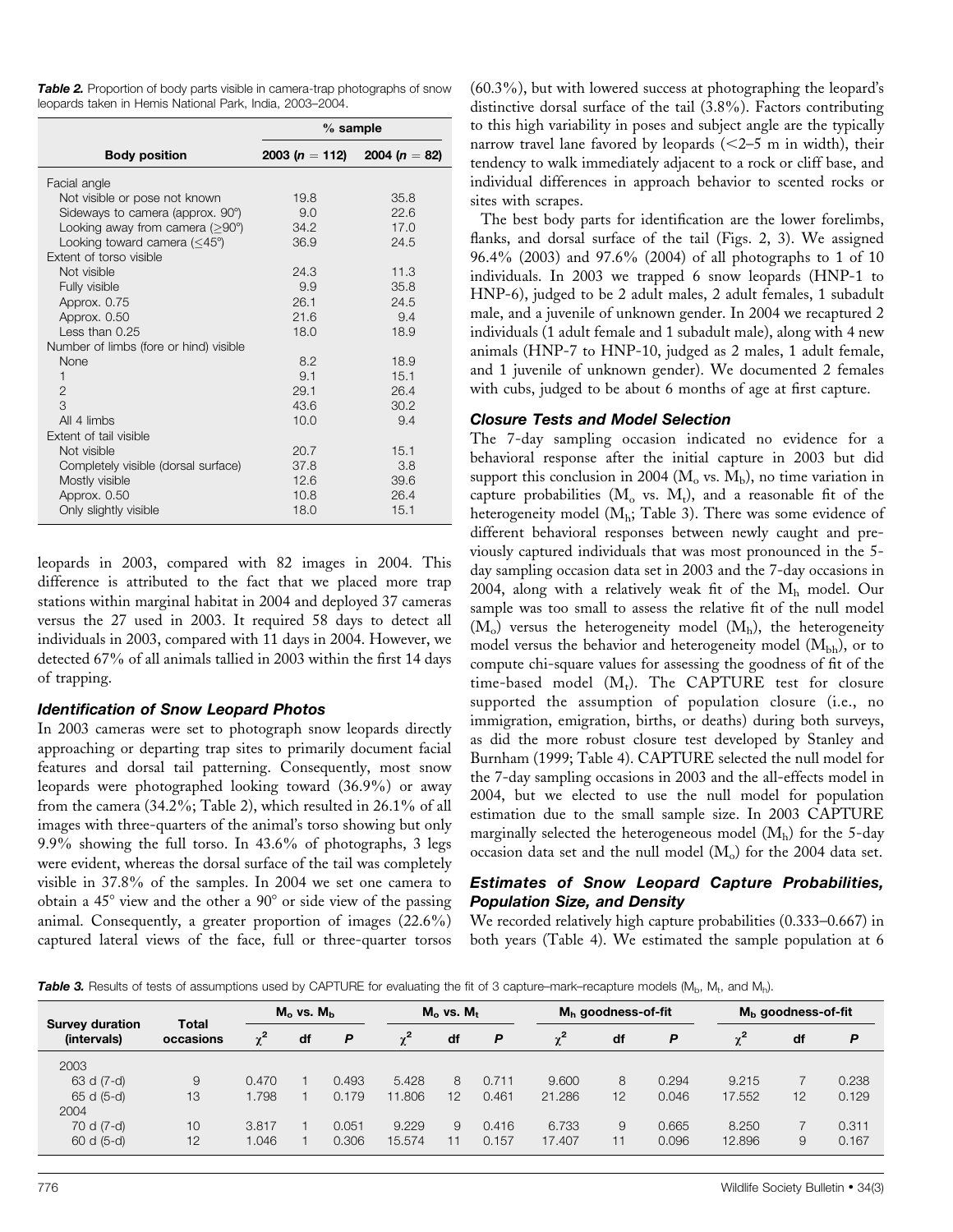Table 4. Results of population closure, estimated abundance, standard error, and capture probabilities of snow leopards sampled in Hemis National Park, India, 2003–2004.

|                 |                                                                                      |                                               | Null model $(M_0)$     |                               |       | Heterogeneity model $(M_h)$              | Trap response model $(M_h)$              |                                         |  |
|-----------------|--------------------------------------------------------------------------------------|-----------------------------------------------|------------------------|-------------------------------|-------|------------------------------------------|------------------------------------------|-----------------------------------------|--|
| <b>Occasion</b> | <b>Test for closure</b><br><b>Stanley</b> <sup>b</sup><br><b>CAPTURE<sup>a</sup></b> |                                               | Capture<br>probability | Abundance<br>$(SE)$ 95% $Clc$ |       | Abundance<br>(SE) $95\%$ CI <sup>c</sup> | Capture<br>probability                   | Abundance<br>$(SE)$ 95% CI <sup>c</sup> |  |
| 2003            |                                                                                      |                                               |                        |                               |       |                                          |                                          |                                         |  |
| $7-d$           | $z = 0.843$<br>$P = 0.800$                                                           | $\gamma^2 = 1.584$<br>$P = 0.954$<br>$df = 6$ | 0.389                  | $6 \pm 0.28$<br>$(6-6)$       | 0.333 | $7 \pm 1.36$<br>$(7-13)$                 | Capture $= 0.316$<br>Recapture $= 0.429$ | $6 \pm 0.59$<br>$(6-6)$                 |  |
| $5-d$           | $z = -0.075$<br>$P = 0.470$                                                          | $\chi^2 = 2.496$<br>$P = 0.981$<br>$df = 9$   | 0.346                  | $6 \pm 0.16$<br>$(6-6)$       | 0.346 | $6 \pm 5.51$<br>$(6-6)$                  | Capture $= 0.231$<br>Recapture $= 0.404$ | $6 \pm 0.59$<br>$(6-6)$                 |  |
| 2004            |                                                                                      |                                               |                        |                               |       |                                          |                                          |                                         |  |
| $7-d$           | $z = 0.423$<br>$P = 0.664$                                                           | $\gamma^2 = 4.601$<br>$P = 0.799$<br>$df = 8$ | 0.383                  | $6 \pm 0.22$<br>$(6-6)$       | 0.383 | $6 \pm 0.19$<br>$(6-6)$                  | Capture $= 0.667$<br>Recapture $= 0.333$ | $6 \pm 0.01$<br>$(6-6)$                 |  |
| $5-d$           | $z = 0.539$<br>$P = 0.705$                                                           | $\gamma^2 = 8.659$<br>$P = 0.372$<br>$df = 8$ | 0.333                  | $6 \pm 0.22$<br>$(6-6)$       | 0.333 | $6 \pm 0.20$<br>$(6-6)$                  | Capture $= 0.461$<br>Recapture $= 0.305$ | $6 \pm 0.06$<br>$(6-6)$                 |  |

 $^a$  Calculated by program CAPTURE (Otis et al. 1978).<br> $^b$  Calculated from Stanley and Burnham 1999.

 $\text{c}$  Approximate 95% CI, to the nearest integer, calculated by CAPTURE (in brackets).

snow leopards (SE = 0.16–0.28, 95% CI = 6–6 individuals) for 2003. In 2004 the population was estimated at 6 (SE = 0.22; CI = 6–6) for both the 7- and 5-day occasion data sets. When computing the 95% confidence interval, CAPTURE converts the values to the nearest integer rather than printing decimals. The heterogeneity model  $(M_h)$  produced an ill-conditioned population estimate in the 2003 data set and a very comparable estimate to the null model for the following year. Population estimates for the trap response model  $(M_b)$  also were comparable across each year's data set. All individuals were captured within the first 2 weeks in 2004, but it took nearly 2 months to detect all snow leopards in 2003.

The mean maximum distances moved by individual snow leopards between successive captures were 3.15 km and 4.03 km, providing an outer buffer-strip width of 1.58 and 2.02 km in 2003 and 2004, respectively (Table 5). Thus, we effectively sampled areas of 71 km<sup>2</sup> and 135 km<sup>2</sup>, of which approximately 60–70% is considered good snow leopard habitat (Fig. 1). The 2003 survey yielded an estimated snow leopard density of 8.49 ( $SE = 0.22$ ) individuals per 100 km<sup>2</sup> (excluding cubs), compared to 4.45 (SE = 0.16) in 2004.

## **Discussion**

#### Applicability of Camera-Trap Surveys

Our study suggests that photographic CMR sampling can be a useful tool for estimating snow leopard population size, provided surveys are carefully designed and executed. The higher-quality sensor devices and cameras we used performed well under the harsh conditions prevailing at high elevation in the Himalayas, especially low nighttime winter temperatures, extreme diurnal temperature fluctuations, and high levels of infrared radiation. We successfully identified snow leopards from their pelage patterns; however, subject orientation proved to be the most variable factor. We explored various camera setup scenarios and the most reliable proved to be 2 cameras oriented at  $45^{\circ}$  on either side of the path of travel. This resulted in more consistent subject orientation and reproducible images of the lower limbs and dorsal surface of the tail, which offered the most dependable means of identification in the absence of crisp side-view pictures. Furthermore, setting up camera stations near the approach to rock scents or scrape sites resulted in more consistent subject orientation, although camera trapping was most productive where a sufficient funnel point existed.

Tigers are readily identified by the striping on their flanks (Karanth and Nichols 1998), while common leopards (Panthera pardus), cheetahs (Acinonyx jubatus), and jaguars (Panthera onca) have clearly distinct spot patterning. Individual identification of snow leopards is more difficult due to their long, soft fur (in excess of 50 mm in winter) and numerous low-contrast, smoky gray– black rosettes and spots that change shape, and, to some degree, orientation with respect to body movement and posture. Small

Table 5. Snow leopard density (individuals/100 km<sup>2</sup>) estimates for study area, Hemis National Park, India, 2003–2004.

|      |                  |         |                 | <b>Buffer</b>   |               |                            |                 |  |
|------|------------------|---------|-----------------|-----------------|---------------|----------------------------|-----------------|--|
|      | <b>Effective</b> |         | Mean<br>maximum |                 |               | Density-null model $(M_0)$ |                 |  |
| Year | Area             | area    | distance        | <b>Standard</b> | <b>Buffer</b> | <b>Estimated</b>           | <b>Standard</b> |  |
|      | surveyed         | sampled | moved           | error           | width         | density                    | error           |  |
| 2003 | 28.46            | 70.70   | 3.15            | 0.38            | 1.58          | 8.49                       | 0.22            |  |
| 2004 | 60.71            | 134.87  | 4.03            | 0.42            | 2.02          | 4.45                       | 0.16            |  |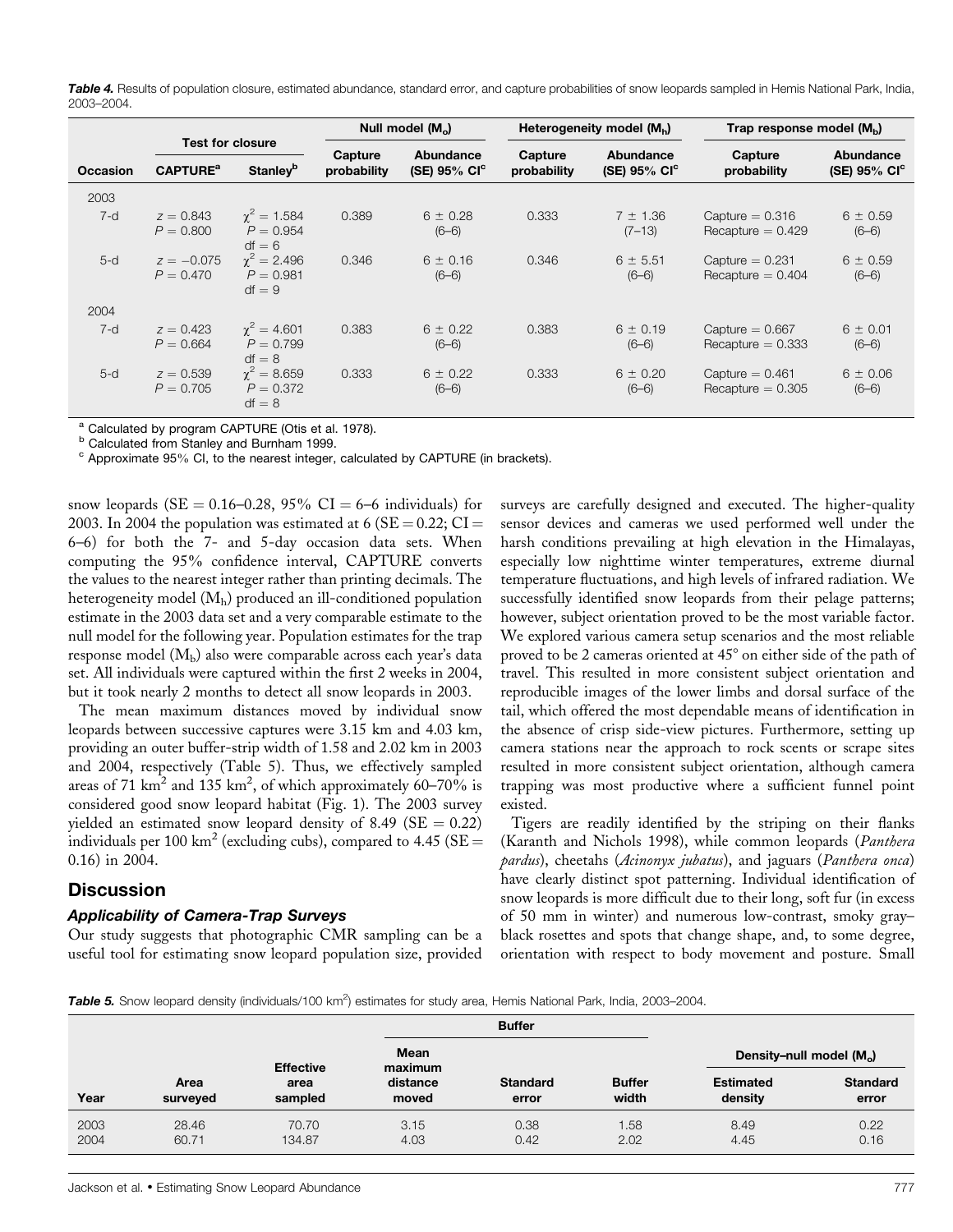

Snow leopard HNP-1, photographed on a camera-trap on a ridge 13,500 feet above Rumbak Village, Hemis Naitonal Park (HNP), Ladakh, Jammu and Kashmir, India, 3 Feb 2003. This individual, also known as Mikmar, is the dominant snow leopard of the area and was featured extensively in a public television nature film entitled, ''Silent Roar: searching for the snow leopard.''

spots on the snow leopard's forehead, commonly used for identification by zookeepers (Blomqvist and Nyström 1980), often were too faint or grainy when enlarged from photographs to permit individual recognition. Consequently, we relied upon those areas with shorter fur that were less prone to distortion (forelimbs) and better-defined, easily recognizable rosette shapes (flanks and tail). Obtaining good-quality side-profile photographs of snow leopards proved surprisingly difficult because most travel paths were less than several meters wide in this rugged terrain, with snow leopards typically walking close to physical objects like boulders or the base of a cliff, making it difficult to capture simultaneous images of both sides for positive identification at first capture. Furthermore, the more diffuse pelage patterns on the sides proved to be less useful for individual identification than sharply defined spots and rosettes on the lower forelimbs or dorsal tail surface. Photographs taken along travel lanes tended to produce blurry images even with fast film. We, therefore, recommend setting cameras near rock-scents or scrape sites where animals tend to linger, although cameras set to view activity at the rock-scent or scrape site will result in highly variable body poses. Potential sampling bias related to marking at rock-scents and scrapes can be reduced by placing cameras within 3–5 m from such sites.

Our capture-history data fit best with the closed capture– recapture null model  $(M_0)$  and only marginally fit the alternative model Mh, which incorporates individual heterogeneity into capture probabilities and represents the model of choice for tigers (Karanth and Nichols 1998, O'Brien et al. 2003). Small sample size undoubtedly is the primary reason for our inability to select a more sophisticated model than the overgeneralized null model, in turn an inevitable consequence of working with a shy species occurring at low densities over extensive mountainous terrain. Nonetheless, we concluded that a 5-day sampling occasion provided sufficient time for detecting and capturing resident snow leopards, with 10–12 consecutive sampling occasions

generating sufficient captures and recaptures without violating the population closure assumption.

We recorded higher capture probabilities than reported for tigers in good habitat (0.11–0.26; Karanth and Nichols 1998), dry forest (0.039; Karanth et al. 2004), or for the Sumatran subspecies (0.027; O'Brien et al. 2003). Presumably, this reflects the snow leopards' predilection for using common travel lanes, revisiting the same site to mark frequently (particularly during the winter mating season), and its apparently limited trap-shyness. Capture probability is readily maximized by placing traps at or near communal scenting sites along narrow points where topography constrains and funnels their movements (e.g., stream or valley confluences and intersecting travel routes on ridgelines), especially if these happen to be located within core-use areas ( Jackson 1996). Most importantly, there should be no gap large enough for a snow leopard to escape detection entirely or to have too low a probability of detection (Karanth and Nichols 2002). Other considerations include camouflaging traps well, avoiding (whether intentionally or unintentionally) incorporating features that may cue target animals to the nearby presence of a trap, and allowing sufficient trapping nights (total and per occasion) for accruing adequate detection probabilities (Wegge et al. 2004). Our trap sites were not associated with any obvious visual cues and were well concealed within natural rock structures. The probability of detection remained high even during the 5-day sampling protocol, exceeding those for tigers monitored along road corridors within India's best reserves. But like tigers, snow leopard cubs and juveniles are not as easily detected as resident adults, tending to avoid capture by trailing behind their mother (Karanth and Nichols 1998). This cohort is best estimated during winter when cub pugmarks can be more readily detected in snow.

Estimates of snow leopard density almost halved from 8.49 individuals/100  $km^2$  (excluding cubs) in 2003 to 4.45 in 2004. Given similar mean distances moved and the same minimum number of individuals (6) captured during each CMR survey, we believe these very different estimates reflect differences in camera spacing, coverage, and the type of habitat surveyed. In 2003 we concentrated camera traps within a small core area of prime habitat, whereas in 2004 they covered a larger area that included marginal habitat (Fig. 1), indicating the importance of sampling relatively large areas with proportionate habitat representation. According to Wegge et al. (2004), abundance estimates of tigers may be greatly influenced by trap spacing and trapping duration, in addition to behavioral factors such as trap-shyness. They recommended deriving total counts based on intensive trapping effort per unit area with a small intertrap distance  $(\pm 1 \text{ km})$ , but this approach rules out a statistically bounded population estimate. Our density estimate using the 2004 CMR data set closely matches Chundawat and Rawat's (1994) estimate of 4 snow leopards based on the availability of blue sheep within the Rumbak watershed. Assuming a density of approximately 6 snow leopards/100 km<sup>2</sup> in areas of good habitat and no more than 4/100 km<sup>2</sup> in marginal habitat, Hemis National Park may contain up to 175 snow leopards. This is substantially more than Fox and Nurbu's (1990) estimate of 50–75 individuals, but comparable to the estimate of Mallon and Bacha (1989) of 75–120 cats within a  $1,200$ -km<sup>2</sup> section. The difference may partially reflect recent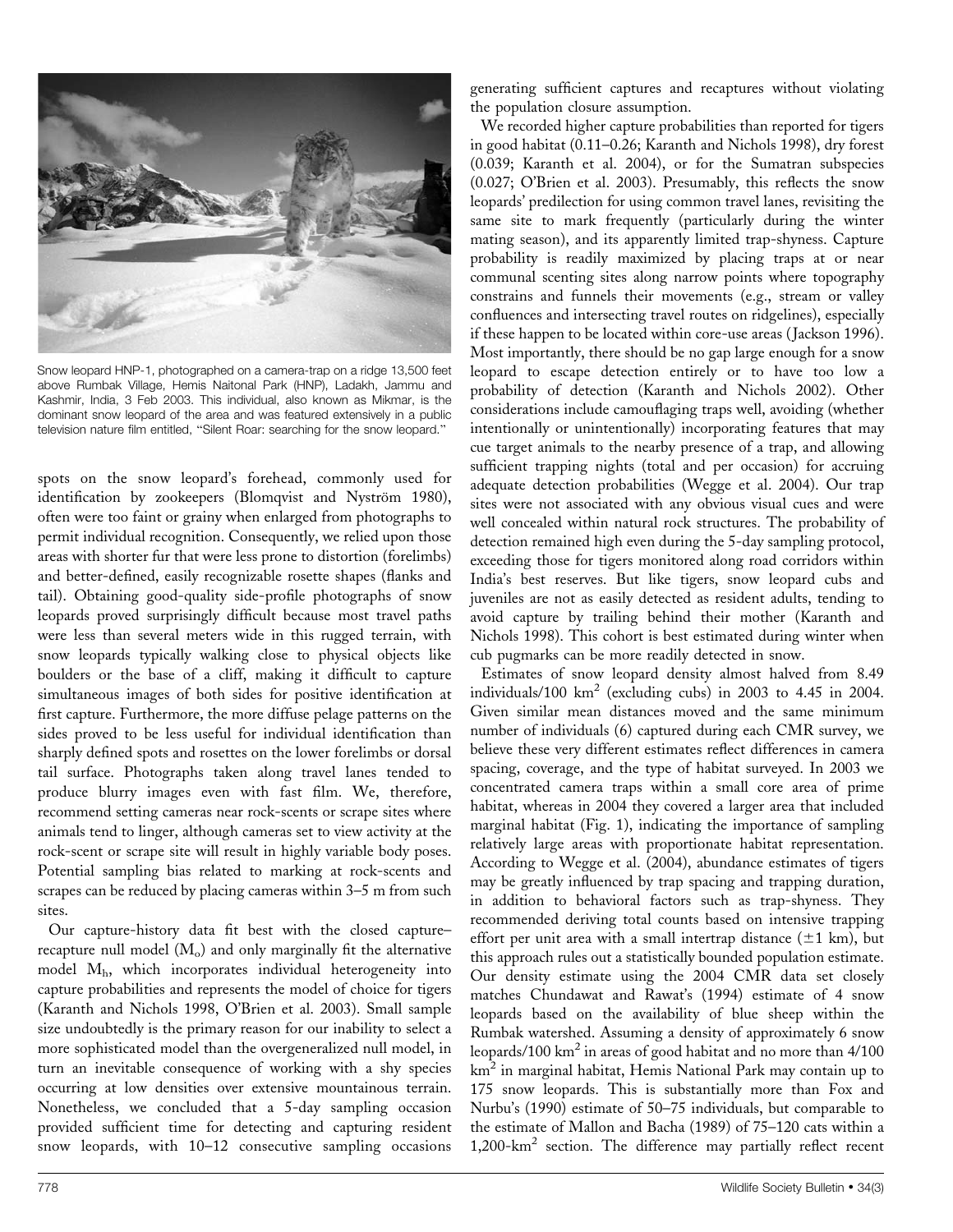conservation initiatives aimed at protecting the snow leopard and its prey by reducing livestock loss, poaching, and retributive killing ( Jackson and Wangchuk 2001).

Sample size is, and will be, a major constraint in any snow leopard camera-trap survey. The species' low numbers and sparse distribution severely limits computation of population estimates and associated confidence intervals. Karanth and Nichols (1998) noted that CAPTURE performs poorly with populations of 20 or fewer individuals. Unfortunately, small populations are characteristic for snow leopards, even in areas with optimal habitat. The only remedy is to sample very large areas  $(200-400 \text{ km}^2)$ concurrently or within an 8-week (or shorter) period to meet the requirement of population closure and to aim for capture probabilities  $\geq$ 0.20 and preferably  $\geq$ 0.30. Cameras should be set to operate 24 hours/day, unless the presence of livestock or other nontarget species could lead to rapid depletion of film. In such circumstances the data must be analyzed to include only captures from time intervals in which all traps are simultaneously in data collection mode. Cumulative capture curves indicate that cameratrap surveys need to be  $\geq$ 35 days in duration to detect sufficient individuals, but  $\geq$ 45–50 days may be necessary for ensuring adequate recaptures. In both years we recorded several occasions during which no snow leopards were trapped.

The ability to trap large areas is severely hampered by rugged terrain and the lack of ready access. Moving traps from one site to another is very time consuming, so that even having a full complement of traps active each and every night of trapping may not be achievable. The only alternative to purchasing and simultaneously deploying more cameras involves dividing the survey area into a number of contiguous blocks ( $\geq$ 3–5) and to move cameras from one location to another within the same block every sixth day or so. Assuming a survey has 20 units available, using a minimum density of about 1.5 cameras/16–30  $km^2$  and deploying each camera at the same site for  $\geq$ 5 nights to ensure adequate capture probability, it will not be feasible to cover areas larger than  $400-500 \text{ km}^2$  during each survey. Furthermore, assuming that only 2 camera stations can be moved to another location within a single day, a minimum of 10 days would be required to move all camera traps to new sites. Therefore, the only alternative is to synchronize movement of traps on a block-byblock basis so that each has a similar trapping effort during each sampling occasion (see Karanth and Nichols 2002). One likely consequence is that some trap sites would be covered for longer periods than others, possibly introducing a trapping bias in favor of those individuals spending more time in such areas.

#### Implications for Snow Leopard Ecology and Conservation

Given the sparse populations and significant logistical constraints associated with deploying cameras over a wide area, wellconditioned population estimates and confidence limits may be nearly impossible to achieve. However, we believe that camera trapping is a viable tool for estimating snow leopard population size, at least in areas exceeding  $2-3$  individuals/100  $\text{km}^2$ . At a minimum, camera-trap surveys can yield the minimum number of snow leopards present and trapping effort (expressed as the number of animal photographs per trap night) can be viewed as an index of relative abundance provided capture probabilities remain



Snow leopard HNP-3, photographed on a camera-trap on a ridge 13,500 feet above Rumbak Village, Hemis Naitonal Park (HNP), Ladakh, Jammu and Kashmir, India, 19 Feb 2003.

constant between sites and years (Carbone et al. 2001, Jennelle et al. 2002).

Our results suggest a tendency to underestimate population size when using sign or sightings as the primary source of information. It also highlights the need for deriving more robust estimates of detection probabilities and population size with noninvasive techniques such as CMR, if necessary using jackknife techniques. We recommend that camera-trap estimates should be supported by ungulate prey abundance surveys and calibrated data from standardized snow leopard sign transects. We detected a change in population composition between 2003 and 2004. The dominant male snow leopard, HNP-1, which was photographed more than any other snow leopard within the study area, was last detected on 23 December 2003. We believe the resulting home-range vacancy played a major role in the addition of 4 new individuals detected during the 2004 camera-trap survey. Several video cameras deployed since February 2001 indicated the presence of HNP-1 and female HNP-2 with 2 cubs, the latter filmed without their mother at some 14–16 months of age (although they may not have yet been independent of her). Snow leopard HNP-1 was captured at least a dozen times on video between early 2001 and his last capture. Between 2001 and 2004, we detected 2 litters, one in February 2001 and the second in February 2004, each comprising 2 cubs born to female HNP-2. She was filmed and photo-trapped consorting with HNP-1 in mid-February 2003. A second breeding female (HNP-9) was photographed with her single cub during the 2004 survey at the far edge of the study area. These observations suggest the study area harbors a healthy cohort of breeding females and possibly also a stable population. The deployment of remote cameras offers a helpful means of obtaining baseline population demographic information, data vital to assessing the long-term effectiveness of conservation measures. However, more research is needed to establish these parameters for snow leopards under varying habitat conditions.

Clearly, obtaining a statistically bounded estimate of population size will be expensive, time consuming, and not feasible in all situations, due in large part to the time constraints associated with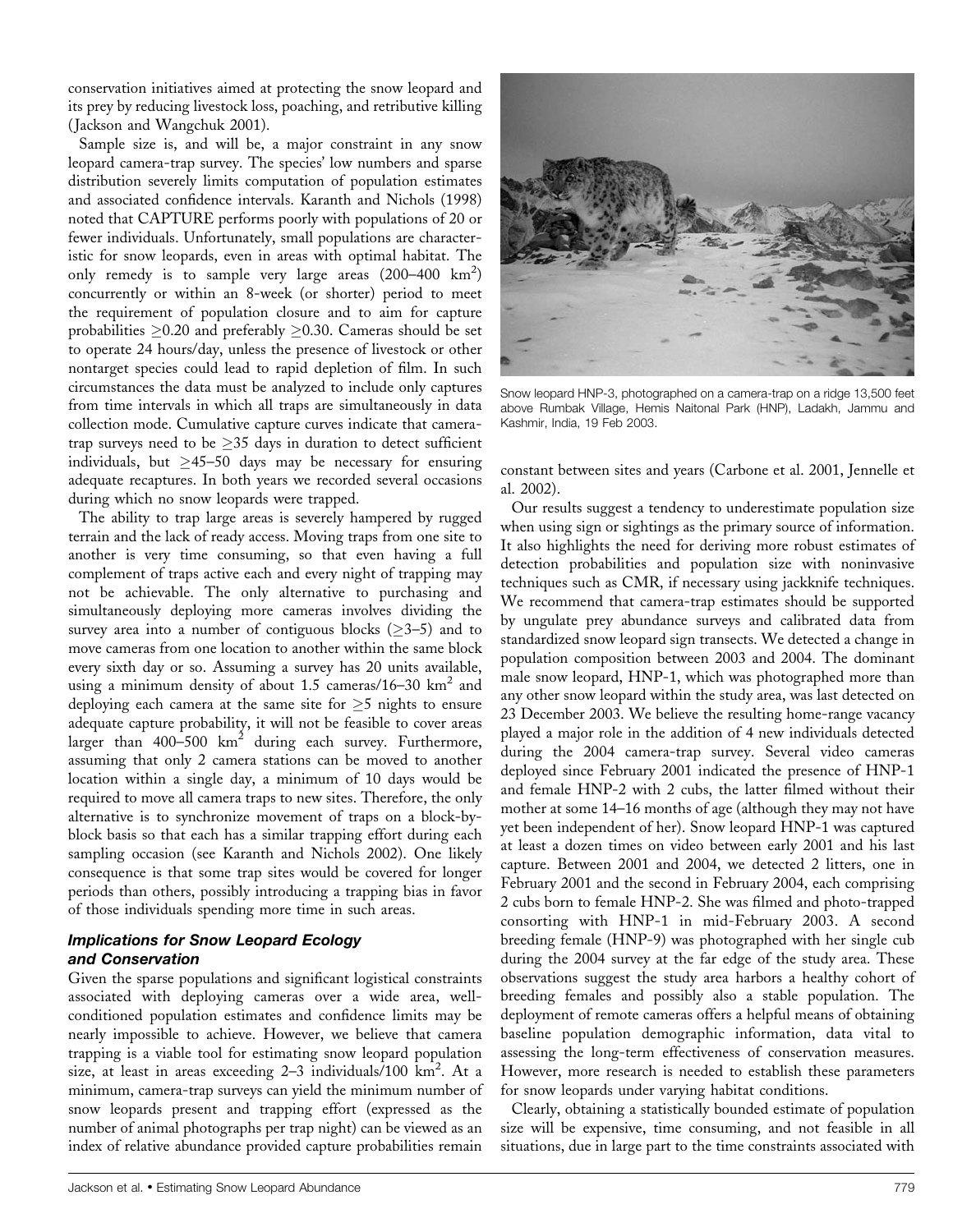monitoring and deploying sufficient camera traps in the species' rugged habitat. The use of less-expensive passive infrared-sensing cameras deployed over longer time spans at frequently visited rock-scents by suitably trained wildlife guards or local villagers, although not as reliable as active infrared sensors in detecting snow leopards, could help facilitate population and demographic monitoring. The identification of individuals from their pelage patterns and the ongoing cataloging of all images accrued over time would provide information on the minimum number of individuals present and the duration of their ''residency'' within the area surveyed. Capture histories could be used to identify known or probable residents versus transients and dispersing or dying individuals if sample size permitted and camera coverage was sufficiently extensive. Knowing the individual snow leopards that inhabit a particular area might promote stewardship of the species among interested households in the local community, thus aiding in the conservation of this rarely seen carnivore.

# Literature Cited

- Ahlborn, G. G., and R. M. Jackson. 1988. Marking in free-ranging snow leopards in west Nepal: a preliminary assessment. Pages 25–49 in H. Freeman, editor. Proceedings of the 5th International Snow Leopard Symposium, 13–15 October 1986, Srinagar, Jammu and Kashmir, India. International Snow Leopard Trust, Seattle, Washington, USA, and Wildlife Institute of India, Dehradun, India.
- Blomqvist, L., and V. Nyström. 1980. On identifying snow leopards by their facial markings. International Pedigree Book of Snow Leopards 2:159–167.
- Carbone, C., S. Christie, K. Conforti, T. Coulson, N. Franklin, J. R. Ginsberg, M. Griffiths, J. Holden, K. Kawansihi, M. Kinnaird, R. Laidlaw, A. Lynam, D. W. MacDonald, D. Martyr, C. McDougal, L. Nath, T. O'Brien, J. Seidensticker, D. J. L. Smith, R. Tilson, and W. N. Wan Shahruddin. 2001. The use of photographic rates to estimate densities of tigers and other cryptic animals. Animal Conservation 4:75–79.
- Chundawat, R. S., and G. S. Rawat. 1994. Food habits of snow leopard in Ladakh, India. Pages 127–132 in J. L. Fox and D. Jizeng, editors. Proceedings of the 7th International Snow Leopard Symposium, 25–30 July 1992, Xining, Qinghai, People's Republic of China. International Snow Leopard Trust, Seattle, Washington, and Chicago Zoological Society, Chicago, Illinois, USA.
- Fox, J. L., and C. Nurbu. 1990. Hemis, a national park for snow leopard in India's trans-Himalaya. International Pedigree Book of Snow Leopards 6:71– 84.
- Fox, J. L., S. P. Sinha, R. S. Chundawat, and P. K. Das. 1991. Status of snow leopard Panthera uncia in northwest India. Biological Conservation 55:282– 298.
- Heilbrun, R. D., N. J. Silvy, M. E. Tewes, and M. J. Peterson. 2003. Using automatically triggered cameras to individually identify bobcats. Wildlife Society Bulletin 31:748–755.
- Jackson, R., and G. Ahlborn. 1989. Snow leopards (Panthera uncia) in Nepal: home range and movements. National Geographic Research 5:161–175.
- Jackson, R., and J. L. Fox. 1997. Snow leopard conservation: accomplishments and research priorities. Pages 128–145 in R. Jackson and A. Ahmad, editors. Proceedings of the 8th International Snow Leopard Symposium, 12– 16 November 1995, Islamabad, Pakistan. International Snow Leopard Trust, Seattle, Washington, USA, and World Wildlife Federation—Pakistan, Lahore.
- Jackson, R., and D. O. Hunter. 1996. Snow leopard survey and conservation handbook. International Snow Leopard Trust, Seattle, Washington, and U.S. Geological Survey, Biological Resources Division, Fort Collins, Colorado, USA.
- Jackson, R., and R. Wangchuk. 2001. Linking snow leopard conservation and people–wildlife conflict resolution: grassroots measures to protect the endangered snow leopard from herder retribution. Endangered Species UPDATE 18:138–141.

Jackson, R. M. 1996. Home range, movements and habitat use of snow

## Acknowledgments

This study was funded by grants from the Leonard X. Bosack and Bette M. Kruger Charitable Foundation, J. Vannini, and the Fort Collins Science Center of the United States Geological Survey (01CRAG0005). We are grateful to the J&K Department of Wildlife Protection and staff of the Hemis National Park for facilitating the study. Villagers in Rumbak, Rumchung, Zingchen, and Yurutse reported snow leopard sightings and ensured that the cameras were not disturbed. J. Dadul and T. Lundup of the Snow Leopard Conservancy (SLC)—India assisted with monitoring of camera traps, as did B. Palmer of the San Francisco Zoo. J. Nichols and J. Hines of the United States Geological Survey Patuxent Wildlife Research Center offered useful advice on sampling and assisted in the interpretation of statistical data. L. Hunter, T. McCarthy, J. Perrine, T. Stanley, and 2 anonymous reviewers provided useful comments on the draft manuscript. Finally, thanks to K. Nowell of the Cat Action Treasury, under which SLC operates.

leopard (Uncia uncia) in Nepal. Dissertation, University of London, United Kingdom.

- Jackson, R. M., J. D. Roe, R. Wangchuk, and D. O. Hunter. 2005. Surveying snow leopard populations with emphasis on camera trapping: a handbook. Snow Leopard Conservancy, Sonoma, California, USA. <http://www. snowleopardconservancy.org/handbook.htm>. Accessed 2005 Apr 11.
- Jennelle, C. S., M. C. Runge, and D. I. Mackenzie. 2002. The use of photographic rates to estimate densities of tigers and other cryptic animals: a comment on misleading conclusions. Animal Conservation 5:119–120.
- Karanth, K. U. 1995. Estimating tiger Panthera tigris populations from cameratrap data using capture–recapture models. Biological Conservation 71:333– 338.
- Karanth, K. U., R. S. Chundawat, J. D. Nichols, and N. S. Kumar. 2004. Estimation of tiger densities in the tropical dry forests of Panna, central India, using photographic capture–recapture sampling. Animal Conservation 7: 285–290.
- Karanth, K. U., and J. D. Nichols. 1998. Estimation of tiger densities in India using photographic captures and recaptures. Ecology 79:2852–2862.
- Karanth, K. U., and J. D. Nichols, editors. 2002. Monitoring tigers and their prey: a manual for researchers, managers and conservationists in tropical Asia. Centre for Wildlife Studies, Bangalore, India.
- Karanth, K. U., J. D. Nichols, J. Seidensticker, E. Dinerstein, J. L . D. Smith, C. McDougal, A. J. T. Johnsingh, R. S. Chundawat, and V. Thapar. 2003. Science deficiency in conservation practices: the monitoring of tiger populations in India. Animal Conservation 6:1–10.
- Mallon, D. P., and M. S. Bacha. 1989. An ecological survey of Hemis National Park, Ladakh. Unpublished report. Department of Wildlife Protection, Srinagar, Jammu and Kashmir, India.
- McCarthy, T. M. 2000. Ecology and conservation of snow leopards, Gobi brown bears and wild Bactrian camels in Mongolia. Dissertation, University of Massachusetts, Amherst, USA.
- Nowell, K., and P. Jackson. 1996. Wild cats: status survey and action plan. International Union for the Conservation of Nature and Natural Resources/ Species Survival Commission, Cat Specialist Group, Gland, Switzerland, and Cambridge, United Kingdom.
- O'Brien, T. G., M. F. Kinnard, and H. T. Wibisono. 2003. Crouching tigers, hidden prey: Sumatran tiger and prey populations in a tropical forest landscape. Animal Conservation 6:131–139.
- Oli, M. K. 1994. Snow leopards and blue sheep in Nepal: densities and predator–prey ratio. Journal of Mammalogy 75:998–1004.
- Otis, D. L., K. P. Burnham, G. C. White, and D. R. Anderson. 1978. Statistical inference from capture data on closed animal populations. Wildlife Monographs 62
- Rexstad, E., and K. P. Burnham. 1991. User's guide for Interactive Program CAPTURE. Colorado Cooperative Fish and Wildlife Research Unit, Colorado State University, Fort Collins, USA.